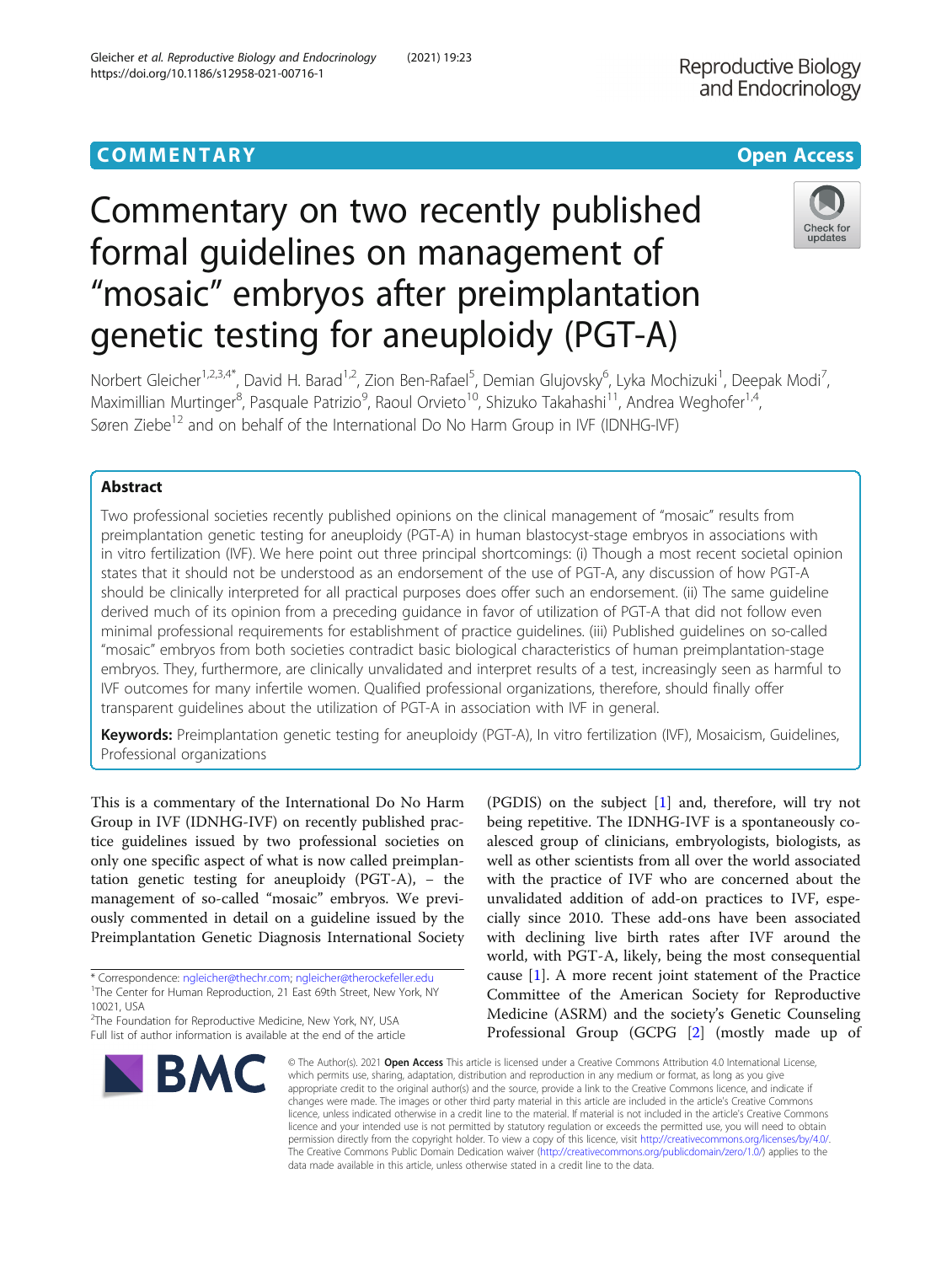members of the PGDIS) is, however, a profoundly more important opinion in the fertility field. That this ASRM guidance in many aspects then relied on earlier, often incorrect, PGDIS representations is disappointing.

We welcome that the ASRM statement specifically pointed out that it "does not endorse, nor does it suggest that PGT-A is appropriate in all cases of in vitro fertilization." At the same time, we, however, must conclude that offering advice on management of results of a test does constitute an endorsement of this test in the minds of most readers. This impression is further strengthened by the ASRM's document not including increasingly serious concerns expressed in the field about PGT-A being an unvalidated test, for many patients offering no real benefit, and for at least some harmful in adversely affecting IVF outcomes [\[2](#page-5-0), [3](#page-5-0)].

The subject here is the over 20 years-old hypothesis that determining whether an embryo is euploid or aneuploid before embryo transfer, will beneficially affect in vitro fertilization (IVF) outcomes by excluding chromosomal-abnormal embryos from transfer, thereby improving implantation, pregnancy and live birth chances of remaining embryos. In over 20 years, and in at least three different generations of the procedure now given the acronym PGT-A, investigators have, however, been unable to confirm the hypothesis either experimentally and/or in clinical practice. To the contrary, increasing evidence has been developed to suggest that, because of biological characteristics of human preimplantationstage embryos, the hypothesis, simply, cannot work. Why that is, has been recently in detail reviewed [\[3](#page-5-0)] and, therefore, will here not be repeated. Consequently, the utility of PGT-A in clinical IVF practice is continuously challenged [[4,](#page-5-0) [5](#page-5-0)]. Simply stated, if something does not work in over 20 years, why are we continuing to use it?

This is, indeed, the first question that must be asked, − and not whether ASRM specifically "endorses" PGT-A or whether PGT-A "is appropriate for all cases of IVF" (as the document states). The immediate question to follow is, however, why does ASRM at this point issues a policy statement on how to manage "mosaic" embryos after diagnosis by PGT-A in the first place? Would not a statement be more appropriate that, finally, after over 20 years of failed attempts in confirming the PGT-A hypothesis, acknowledges that PGT-A simply, no longer should be used in routine clinical IVF practice?

By discussing the result of a test and claiming to offer advice on how clinicians should interpret it, an impression of endorsement cannot be avoided. Why, otherwise, bother, when so many important issues in infertility are awaiting formal guidance from qualified professional organizations? Interestingly, the American College of Obstetricians and Gynecologists (ACOG) has so-far also chosen not to address this issue in a formal opinion.

In three formal statements about PGT-A and its predecessor formats between 2008 and 2020 [\[2](#page-5-0), [6,](#page-5-0) [7](#page-5-0)], ASRM has not publicly acknowledged that (i) PGT-A was never clinically validated for any of its claims of clinical utility in each of its three itinerations; (ii) Like any other diagnostic test, PGT-A should never have been introduced to the market place without prior validation studies (appropriate RCTs); (iii) that because this tests determines whether human embryos are disposed of or not, special ethical considerations given to human embryos mandate higher scrutiny for PGT-A than for almost any other diagnostic test [\[8](#page-5-0)]; (iv) indisputable evidence as of this point demonstrates that PGT-A leads to non-use or disposal of significant numbers of embryos with at least normal pregnancy and live-birth potential [[9\]](#page-5-0). (v) Even excluding from consideration disputes over the validity of many published clinical studies, it is difficult to conclude that PGT-A should be used outside of investigational frameworks [\[1](#page-5-0), [3](#page-5-0), [5](#page-5-0)].

## Why a correct definition of mosaicism is essential?

Appropriately, the ASRM document initiated the discussion of "mosaic" results in PGT-A with a definition of mosaicism. By appropriating, however, an incorrect definition of mosaicism, presented by the PGDIS in 2016 in a first guideline document  $[10]$  $[10]$ , and ever since followed by PGT-A laboratories worldwide, the ASRM only reinforced the confusion surrounding this subject: The reason is that mosaicism is not, as PGDIS and now ASRM suggest, "presence of more than one chromosomally distinct cell line in a single sample originating from one individual" but, by international consensus, "presence (anywhere) in an individual of normal and abnormal cells that are genotypically distinct and are derived from a single zygote" [[11\]](#page-5-0) and this definition is not restricted to one, two or even more biopsy samples. The definition always involves a whole organism and, in this case, a complete embryo.

The difference between these two definitions lies at the very core of why PGT-A has become such a controversial procedure/test. As since 2016, the PGDIS' first guidance, clinically applied, PGT-A does not determine whether an embryo is mosaic (i.e., exhibits anywhere within the embryo two or more unique cell lineages). PGT-A only determines whether a single random 5–6 cell biopsy of trophectoderm at blastocyst-stage contains two or more distinct cell lineages. A current diagnosis of mosaicism assigned to an embryo is, therefore, not only based on an incorrect definition of mosaicism but on the incorrect biological understanding what mosaicism at preimplantation stages really represents. As has been well documented [[12\]](#page-5-0), simply mathematically, a 5–6 cell trophectoderm biopsy cannot represent the complete embryo in all its cellular and chromosomal diversity.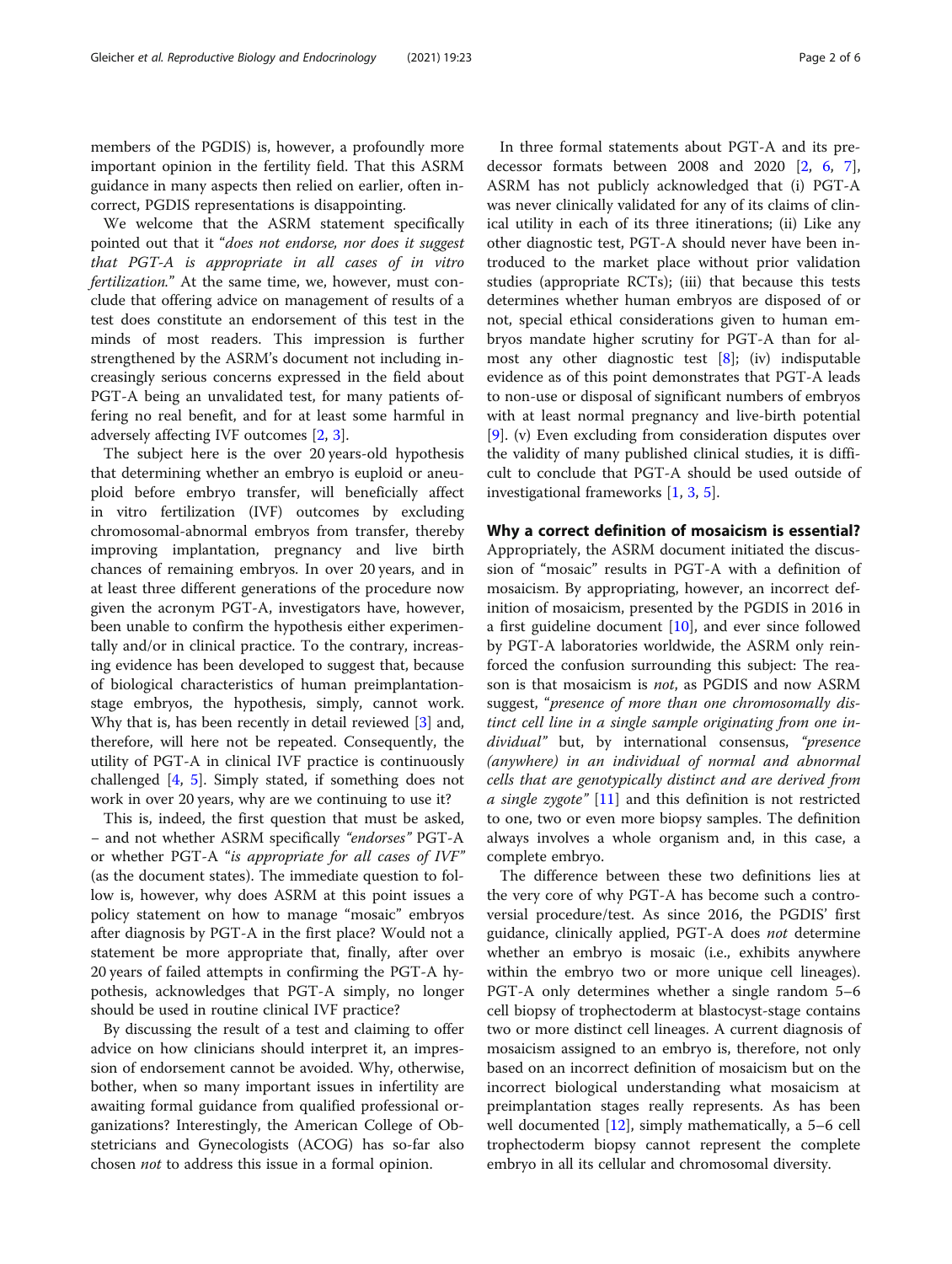To avoid confusion going forward, we, therefore, will in this manuscript use quotation marks when the term "mosaicism" is used with only reference to a single trophectoderm biopsy and will omit quotation marks when the term mosaicism is correctly used in representation of a complete blastocyst-stage embryo, at that stage containing an embryonic cell lineage (inner cell mass) and an extraembryonic cell lineage (trophectoderm), with the former creating the fetus and the latter the placenta. Incongruities between aneuploidy of trophectoderm biopsies and inner cell mass were recently again emphasized [[13\]](#page-5-0).

PGDIS guidelines since 2016 mandate Next Generation Sequencing (NGS) or similar technologies [\[10](#page-5-0)], since older diagnostic platform did not have the ability to detect more than one cell lineage in a biopsy specimen. To be able to diagnose more than one cell lineage is, however, of course a precondition for any diagnosis of mosaicism. To further understand the problems that can arise when "mosaicism" is misconstrued as mosaicism, it is important to review the three diagnostic possibilities a single trophectoderm biopsy can yield at blastocyst-stage:

(i) The trophectoderm biopsy contains only one euploid cell line.

This embryo may be 100% euploid; it, however, also may be mosaic because it may have somewhere else in trophectoderm or inner cell mass one or more additional cell lineages. The only thing certain is that this embryo is not 100% aneuploid. It, however, may be fully euploid or mosaic.

- (ii) The trophectoderm biopsy contains only one cell line that is 100% aneuploid. This embryo may be truly 100% aneuploid (likely meiotic) or may be mosaic because elsewhere in the embryo there may be euploid cells (in which case the biopsied aneuploid cells would likely be of mitotic origin).
- (iii)The trophectoderm contains two (or more) cell lineages, one of which is euploid. Under current PGT-A reporting *only* this embryo is reported out as "mosaic."

This embryo is with certainty mosaic, though at which percentage it is euploid and aneuploid, cannot be reliably determined from a single trophectoderm biopsy because there, of course, may be aneuploid cells beyond the 5–6 cells obtained in a trophectoderm biopsy.

These three scenarios, therefore, clearly demonstrate that true embryo mosaicism may be present in an embryo independent of any current PGT-A result. Current PGT-A, however, only reports option (iii) as "mosaic" and, therefore, vastly underreports true mosaicism, while, at the same time, greatly overvaluing the clinical importance of the "mosaicism" PGT-A is reporting. This is also the reason why even prominent investigators still falsely claim that "mosaicism" in blastocyst-stage embryos represents only a rare phenomenon in low single numbers of embryos [[14](#page-5-0)], while in vivo as well as in vitro single cell studies have conclusively demonstrated that mosaicism in blastocyst-stage embryos (and in artificially from stem cells produced human gastruloids) basically represents a normal physiological phenomenon in mouse models [[15](#page-5-0)] and human embryos [[16](#page-5-0)].

## Considerations regarding transfer of "mosaic' embryos

As correctly noted in the recent ASRM document, a single trophectoderm biopsy will, likely, show a "mosaic" result in only 3–20% of cases [[2\]](#page-5-0); with increasing biopsy numbers, percentages of detected "mosaicism" will, however, of course, increase. The ASRM document erred when stating that a single "mosaic" embryo biopsy may suggest a "fully euploid embryo." This is, of course, technically impossible because presence of any second cell lineage in an organism fulfills the generally accepted definition of mosaicism  $[11]$  $[11]$  This, however, does not mean that the ASRM opinion erred in suggesting that transfer of "mosaic" embryos after PGT-A may result in a normal euploid pregnancies. That this can and is happening with similar outcomes to untested or PGT-A-tested embryos has been widely reported and has led by now to hundreds of healthy births [\[9](#page-5-0)]. These births, however, do not mean that the blastocyst-stage embryos from which these normal pregnancies arose were not mosaic at time of biopsy. As Bolton et al. in the mouse [[15\]](#page-5-0) and Yang et al. in humans demonstrated [[16\]](#page-5-0), embryos have a highly efficient ability to self-correct within the embryonic cell lineage downstream from blastocyst-stage by eliminating aneuploid cells through cell-death and apoptosis. Orvieto et al. recently in addition demonstrated that aneuploid embryos may self-correct downstream by expelling aneuploid cell fragments [[17\]](#page-5-0).

Following the same logic, the ASRM's guidance is even more confusing when suggesting that "an embryo with a 'mosaic' diagnosis may be fully aneuploid" [[2\]](#page-5-0). Considering the correct definition of mosaicism, this, too, is, of course, impossible: Even assuming only a minimal amount of normal-euploid DNA in an 5–6-cell trophectoderm biopsy that otherwise is aneuploid, such an embryo is, by definition, mosaic. Downstream evolution from euploid to aneuploid has, moreover, not been reported and appears highly unlikely.

Single cell investigations further suggested that ultimate embryo fate mostly depends on relative percentages of euploid and aneuploid cells within the embryonic cell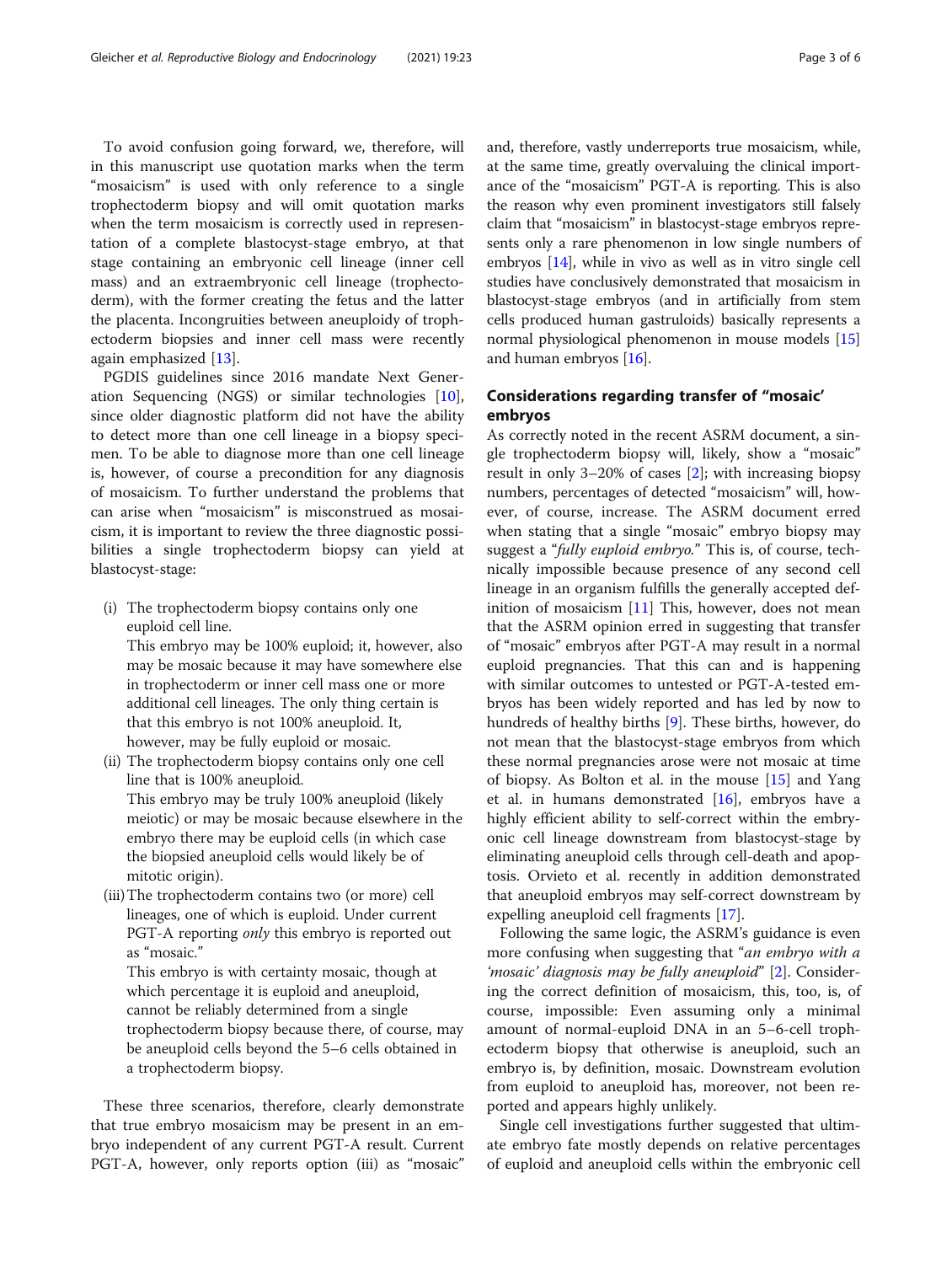lineage (i.e., inner cell mass). Self-correction is highly effective within the embryonic cell lineage up to approximately 50% aneuploidy. Even at higher aneuploidy percentages some embryos, however, still emerge as euploid newborns [[15](#page-5-0), [16\]](#page-5-0). Ploidy within the extraembryonic cell lineage (i.e., trophectoderm) appears of much less relevance in determining ultimate embryo fate, not the least because of discrepancies between trophectoderm and inner cell mass in percentages of aneuploid cells [[13](#page-5-0)] and differences in ability to self-correct between the two cell lineages [[15,](#page-5-0) [16\]](#page-5-0).

The ASRM document correctly noted that "mosaic" blastocyst can, theoretically, give rise to a mosaic offspring, though also noted that such occurrences are apparently rare and, if they occur, clinically mostly irrelevant, though there is still a paucity of data on the subject [[2\]](#page-5-0). What represents paucity is, of course, debatable: Already in early 2019, over 400 healthy births were reported worldwide after transfers of by PGT-A as "mosaic" or aneuploid tagged embryos [\[9\]](#page-5-0). Not even a single abnormal newborn with significant clinical consequences was delivered following such transfers. Numbers of delivered offspring must have significantly increased since, and we are, so-far, unaware of any newborn with significant handicap. Summarizing outcomes from transfer of "abnormal" embryos in the literature, the ASRM Opinion describes the so-far available experience of transferring chromosomal-abnormal embryos as, "somewhat encouraging." We fully concur.

We, however, consider ASRM's deferral to guidances from two other organizations surprising: the PGDIS [[10](#page-5-0)] and the Congress on Controversies in Preconception, Preimplantation and Prenatal Genetic Diagnosis (CoGEN) ([https://www.cogeneurope.eu/events/annual](https://www.cogeneurope.eu/events/annual-conferences)[conferences\)](https://www.cogeneurope.eu/events/annual-conferences). Both groups and the publication partner of the ASRM in the recent document, the GCPG, [[2\]](#page-5-0) are closely intertwined in their respective memberships and are conflicted in advising on clinical utilization of PGT-A. This judgment is not made lightly and is, ultimately, based on the uncontested observation that none of these groups have followed what is considered standard criteria for establishment and reporting of practice guidelines [[18](#page-5-0)].

Yet, especially the PGDIS, since 2016, has been the guiding force in determining worldwide PGT-A practice, first by publishing an unreferenced anonymous guidance without peer review on its website in 2016 [\[10](#page-5-0)], and, more recently in 2019, by publishing in a peer-reviewed journal yet another guidance on the transfer of mosaic embryos [\[19](#page-5-0)]. We previously addressed this document because of its significant scientific as well as procedural shortcomings [[1\]](#page-5-0), by experts described as typically flawed guideline processes [\[20](#page-5-0)]. The IDNHG-IVF, therefore, previously described the 2019 PGDIS guideline on

"mosaic" PGT-A result interpretation as misleading [\[1](#page-5-0)], and initially was comforted by the ASRM announcement of an impending publication of independent guidance on the subject.

Though a significant improvement over the 2019 PGDIS document, the ASRM guidelines, nevertheless, were for several reasons disappointing: We were surprised by the uncritical acceptance and, indeed inclusion into the ASRM document, of clear misstatements from the 2016 and 2019 PGDIS guidelines, starting with the definition of "mosaicism." Since we previously described our criticism of the 2019 PGDIS guidance [\[1](#page-5-0)], we here do not want to be repetitive. One crucially important issue, in the ASRM document only glossed over, must, however, be addressed: The PGDIS advises that, based on percentages of aneuploid DNA in a biopsy sample, "mosaicism" can be quantitated and that such quantitation correlates with pregnancy chances after transfer [[10\]](#page-5-0). Inexplicitly, the ASRM guidance fully accepted this incorrect statement and, indeed, even included it into its recent guidance [[2\]](#page-5-0).

#### The threshold concept

The ASRM document notes that, as proposed by the PGDIS, current PGT-A criteria offer a diagnosis of "mosaicism" based on detection of an intermediate chromosome copy numbers, between monosomy and disomy or disomy and trisomy on an NGS profile [[2\]](#page-5-0). To quantitate embryo mosaicism, the PGDIS in 2016 added the socalled "threshold concept" to the diagnostic armamentarium of PGT-A [[10\]](#page-5-0), as just a few weeks earlier first suggested by Scott Jr. and Galliano [[21\]](#page-5-0). This concept assumes that varying percentages of aneuploid DNA in a single trophectoderm biopsy have diagnostic as well as prognostic significance for IVF cycle outcomes. Both assumptions are, however, unsubstantiated and incorrect.

As noted earlier, the assumption that a single trophectoderm biopsy correctly reflects ploidy of the complete blastocyst-stage embryo is mathematically unsustainable [[12\]](#page-5-0). Should a biopsy contain more than one cell lineage, it, furthermore, incorrectly assumes that NGS can accurately determine exact percentages of DNA for each cell lineage and that, whatever this percentage is, reflects the complete embryo and predicts its implantation, pregnancy and live birth potential [[10,](#page-5-0) [22\]](#page-5-0). At least two studies have, however, quite categorically rejected such associations [\[23,](#page-5-0) [24\]](#page-5-0), a finding that should not surprise, considering that percentages of DNA can never be accurately determined (see below for further detail) and that the degree of aneuploidy at blastocyst stage can downstream still significantly change through selfcorrection [[15](#page-5-0)–[17](#page-5-0)].

Yet, 2016 PGDIS guidelines fixed threshold of percentages of aneuploid DNA in defining euploid, "mosaic,"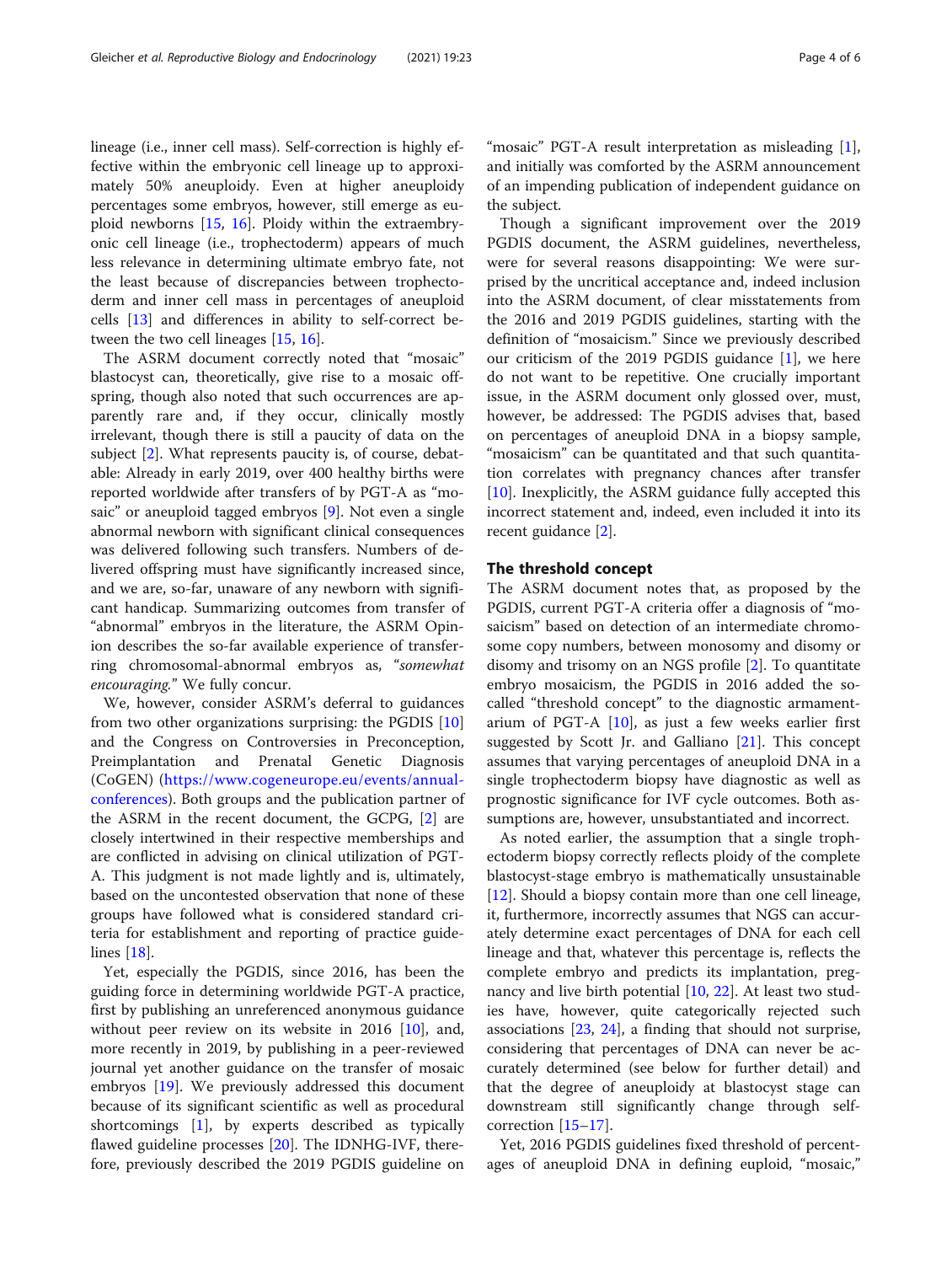and aneuploid ranges of embryos, with 0–20% aneuploid DNA defining euploid embryos, 21–80% "mosaic" embryos," and with 81–100% defining aneuploid embryos [[10\]](#page-5-0). What these cut-offs were based on was initially left to imagination, except for the fact that 20% represented (and still does) the sensitivity threshold of NGS platforms in detecting a second cell lineage in a single biopsy specimen. Embryos currently under PGDIS guidelines signed out as normal-euploid, therefore, may very well be mosaic if a trophectoderm biopsy contains less than 20% aneuploid DNA.

Neither the 20% threshold between euploid and "mosaic", nor the 80% cut-off between "mosaic" and aneuploid have any evidentiary basis in biology, have ever been tested experimentally and/or have ever been clinically validated. They were simply, as later acknowledged [[25\]](#page-5-0), based on biologically and technically incredibly naive assumptions, including: (i) Every trophectoderm biopsy contains five cells. (ii) These five cells, therefore, represent 100% of DNA; 1/5 aneuploid cells will, consequently, produce 20% aneuploid DNA in a single trophectoderm biopsy, 2/5 cells 40%, etc. (iii) 2–4 aneuploid cells, therefore, define "mosaicism," while 5/5 cells define an aneuploid embryo.

These assumptions are, however, unsustainable: As any embryologist can attest to, it is simply impossible to determine how many intact cells a trophectoderm biopsy contains. It, therefore, is impossible to determine the denominator that defines 100% DNA. Even if cell numberdependent diagnostic criteria, however, were feasible and correct, accurate percentages can never really be determined because every embryo biopsy is a traumatic event, resulting in cell rupture and DNA spillage, both, of course, further potentially complicating establishment of percentages of aneuploid DNA. The 2016 PGDIS guidance on how to diagnose embryos in PGT-A [\[10\]](#page-5-0), is, therefore, without realistic biological underpinnings.

The increasing confusion generated by PGDIS and now also ASRM guidelines is acknowledged even by proponents of PGT-A. A recently published opinion by Paulson and Treff [[26](#page-5-0)] proposes that, "because of questions of its clinical significance," the term "mosaicism" be abandoned in PGT-A reports and replaced by the phrase "embryos with intermediate copy-numbers." The authors, thus, acknowledge the lack of purposes of the threshold concept, currently universally applied in PGT-A; their recommendation to change terminology, however, does nothing to the basic flaws of PGT-A which, even using this new diagnostic designation, still, remains without biological, mathematical or procedural underpinnings.

### Conclusions

The ASRM document also concluded that (regarding transfer of "mosaic" embryos), "it may be premature to apply any for purposes of embryo-transfer decisions or for providing clinical recommendations to patients [\[2](#page-5-0)]. Considering rapidly accumulating data, the ASRM guidance on this subject also appears incorrect. With at least hundreds of so-far reported perfectly normal births following transfers of selected chromosomal-abnormal embryos [[9\]](#page-5-0), one could have expected a more supportive guidance for such embryo transfers, especially since IVF centers have become hesitant about dispositions of "abnormal" embryos in view of the growing controversy on the subject. Consequently, thousands of "abnormal" embryos with significant pregnancy and live birth potential are accumulating in IVF centers around the world, caught in limbo, since centers do not transfer but also do not discard them.

It appears that current diagnostic criteria used by PGT-A laboratories worldwide are not based on validated well designed studies. Unless better and truly validated technologies are developed, PGT-A should not be utilized in routine IVF cycles  $[1, 5]$  $[1, 5]$  $[1, 5]$  $[1, 5]$  $[1, 5]$ . We also wish to reemphasize that we do not believe that reputable professional organizations should leave formal guidance for a crucially important add-on to IVF to professional societies with obvious conflicts of interests. Instead, reputable unconflicted professional societies should develop their own clearly understandable and transparent guidance before government organizations start intervening and assume responsibilities for guidance. ACOG and/or ASRM in the U.S., and ESHRE in Europe should lead the way without undue influence.

#### Abbreviations

ACOG: American College of Obstetricians and Gynecologists; ASRM: American Society for Reproductive Medicine; CoGEN: Controversies in Preconception, Preimplantation and Prenatal Genetic Diagnosis; DNA: Deoxyribonucleic acid; ESHRE: European Society for Human Reproduction and Embryology; GCPG: Genetic Counseling Professional Group (of the ASRM); IDNHG-IVF: International Do No Harm Group in IVF; NGS: Next Generation Sequencing; PGDIS: Preimplantation Genetic Diagnosis International Society; PGT-A: Preimplantation genetic testing for aneuploidy

#### Acknowledgments

We acknowledge comments and suggestions from several colleagues who, who for a variety of personal reasons, chose not to join the authors' list of this manuscript., yet did wish to contribute t the principal message of this manuscript. We also acknowledge the editorial help and production of the manuscript by Ms. Lydia Dellere,

Personal Physician Assistant at The Center for Human Reproduction (CHR).

#### Authors' contributions

This manuscript was conceived by N.G., D.H.B, L. M, P. P, R.O. and A. W, The manuscript was written by N.G., L.M. and P.P., with all other authors contributing at various stages of the revision process. All authors approved the final version of this manuscript prior to submission.

#### Funding

The Center for Human Reproduction (CHR) provider administrative support, partially funded by the Foundation for Reproductive Medicine, a not-forprofit research foundation.

#### Availability of data and materials

N/A